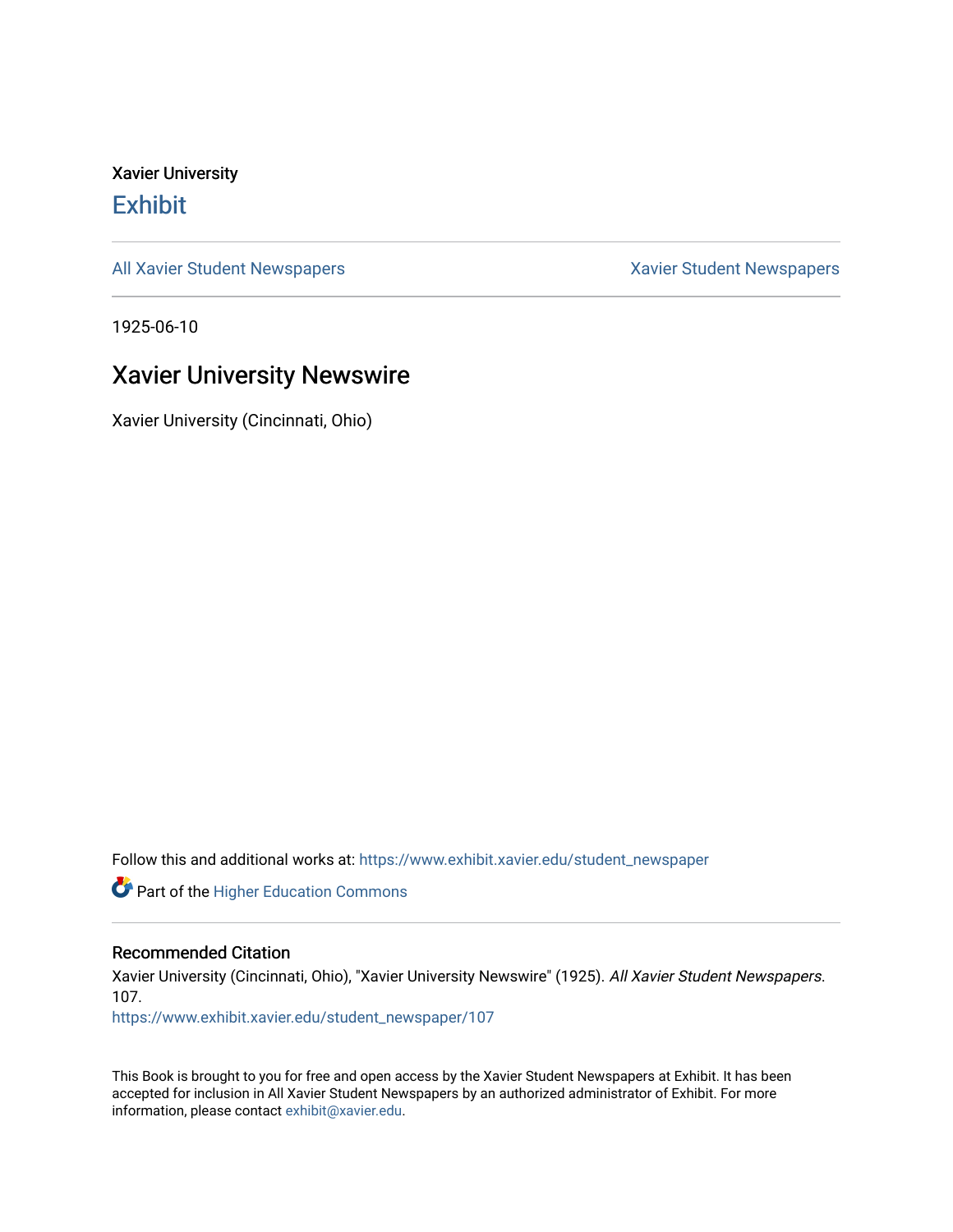# XAVERIAN NEWS

*Published Bi-weekly by Students of St, Xavier College* 

VOL. X CINCINNATI, WEDNESDAY, JUNE 10, 1925 No. 17

# **Commencement Week Program to be Illustrious Finale**

## **Formal Award of Degrees at Emery On June 17**

#### **DUFFY AND DR. NAU ARE PRINCIPAL** SPEAKER S **FOR** FINAL EXERCISES

Arrangements for the ninety-fifth commencement week of St. Xavier College, June 14-17, inclusive, have been announced by Rev. D. M. O'Connell, S. J., dean of the college and chairman of the faculty committee. Thomas J. Duffy, chairman of the Ohio Industrial Commission, will deliver the principal address at the formal commencement exercises to be held Wednesday, June 17, at the Emery Auditorium.

Dr. Louis J. Nau, rector of Mt. St. Mary Seminary, Norwood, and administrator of the Cincinnati archdiocese since the death of Archbishop Moeller, will preach the baccalaureate sermon, Sunday, June 14, at the historical St. Xavier Church, which is on the site of the first building of St. Xavier, founded in 1831, as "The Athenaeum. "

Senior Class Day will be observed June 15. The annual spring homecoming of alumni on June 16 will be held on the campus. Alfred T. Geisler, '09, president of the Alumni Association, has announced that the reunion dinner of the graduate body will be held at 6:00 p. m. It is planned to have Dr. William H. Wenning, '68, the oldest living alumnus of St. Xavier as the honor guest. Dr. Wenning lives in Cincinnati.

#### **To Receive Degress**

Master of Arts Degree: Sister Mary Francis O'Leary, N. D. de N. A. B.; Sister Mary Irene Dowd, S. M. A. B.; Sister Mary Winifred Donnelly, S. M. A. B., and Miss Eleanor Mary Altenberg, A. B.

Bachelor of Arts: Francis F. X. Baurichter, Joseph A. Dell, John T. Gaynor, lioward J. Geerin, LeRoy J. Grogan, Joseph A. Higgins, Ronald Jeanmougn, Phil J. Kennedy, Herbert B. Lammers, Joseph H. Meyers, J. Harry Moore, John A. Murray, Joseph J. O'Brien, Robert M. dinger, Robert A. Ruthman, and Albert M. Schmitz.

Sister Mary Inez Cuppy, S. C.; Sister Joseph Carroll, S. C ; Sister Mary Genevieve Dodds, S. C ; Sister Marie Columbiere LaFayette, S. C.; Sister Mary Theophana Bensman, D. P.; Sister Celeste Marie O'Shaughnessy, C. D. P.; Sister Mary Carmela McDonald, C. D. P.; Sister Mary Emmanuel Dooley, S. M., and Sister Mary Benita Clements, S. C. N.

Bachelor of Arts as of August 3, 1925: Sister Jerome Heiselman, S. C.; Sister Joseph Lorette Young, S. C.; Sister Rosario Cramer, S. C.; Sister Mary Catherine Stoerer, 0 . S. F.; Sister Mary Paul Hatton, S. M.; Sister Mary Celestine McHale, S. M.; Sister Mary Apalline Hagerty, S. C., (Continued on page 8)

## **CALENDAR**

June 14—Baccalaureate Services, St. Xavier Church, 10:30 a. m. June 15—Senior Class Day.

•June 16 — .A. 1 u m n i Homecomi Campus. Baseball game, 4:30 p. Dinner in cafeteria at 6:30 p. ment, Emery auditorium, 8:15 p. m. ment, Emery auditorium, 8 :15 p. 16 school graduates, Elet hall. ng,<br>m.<br>m. ce-

June 23-Sammer School opens.

## **Debate Name Change for St, Xavier**

"Should the name of St. Xavier College be changed or not?" was the question of an excellent debate at the last meeting of the year of the Philopedian Society recently. The negative was represented by Carl Steinbicker, '27, and Earl Winter, '20, while John tSenz, '27, upheld the negative unassisted due to the absence of his colleague.

The affirmative argued thatachange of name is necessary at the present time due to the expansion movement which is engaging St. Xavier, and also because of other institutions now under the name of St. Xavier such as the High School, the Parochial school and the church. The negative contended that the name should remain unchanged b.'cause of the fact that so many of the more conservative Alumni would object, and because the college has established such an enviable reputation under the name of

St. Xavier. The judges gave their decision to the aflirmative. Following the debate the question was discussed in the house with many of the members voicing their views both pro and con of the issue.

Just previous to adjournment the retiring president Harry J. Moore '25 turned the chair over the the President for the coming year D. Bernard Coughlin '27.

## **MEMBER OF COMMERCE FACULTY DIES SUDDENLY**

Theodore J. Geisler, secretary of the Fourth and Central Trust Company and professor of economics for 10 years at St. Xavier College and at the University of Cincinnati, was buried May 25 in St. Joseph Cemetery after services at St. Francis de Sales Church. The deceased left a widow and two children. He held an honorary B. C. S. degree from St. Xavier.

Alfred T. Geisler, president of the Alumni Association is a nephew of the deceased.

## **John Gaynor to Be Valedictorian**

John T. Gaynor will deliver the valedictory address at the commencGment exercises June 17, Rev. D. M. O'Connell, S. J., doan of the college announced  $I$ une 4.  $\,$  The honor is con-  $\,$ sidered a.s a mark of distinction for scholastic endeavors during the four years of college work.

## **Boyle Re-elected Head Class of 1926**

James J. Boyle, Cincinnati, president of the class ol' 1926 was reelected as head of next year's senior class at the election held June 3.

Senior representatives to the Student Council next year will be : W. Keeley Downing, Frank Arlinghaus, Thomas J. Manion, Cincinnati; William Savage, Norwood, and Earl Winter, Hamilton.

#### PRESIDENT TO SPEAK AT LOCAL COMMENCEMENTS

Rev. Hubert F. Brockman, S. J., president of St. Xavier College had a lumber of commencement assignments at various educational institutions in the Greater Cincinnati area. On June 4 President Brockman spoke at the commencement exercises of Ursulina Academy, Oak street. He gave the baccalaureate sermon Sunday, June 7, at College of Mt. St. Joseph, Delhi.

He delivers the principal address June 11 at the annual graduation ceremonies of Mt. Notre Dame Academy, Reading.

## **CRUSADE WINNERS**

The following have been granted awards for their participation in the campaign to start a fund for the erection of a True Cross shrine in the Crusade Castle:

First, J. J. Tiveman, Mount St. Mary Seminary of the West, Norwood; second, Philip J. O'Brien, Mount St. Mary of the West, Norwood; third, M. Brueckner, 1196 Cedar Avenue, Cincinnati; fourth. Fourth Year-B High School Class, St. Xavier High School, Cincinnati; fifth, Edward Dowling, 3113 Borrman Avenue, Avondale, Cincinnati; .si.xth, Clarence Schell, 1021 Del Monte Place, Cincinnati; seventh, John Gibbons, 4 Filson Place, Cincinnati.

The campaign for the True Cross chapel was opened during Lent by the Cincinnati Conference of the Catholic Students' Mission Crusade. The relic of the True Cross which will be venerated in the chapel is being sent.,from Rome by Cardinal Van Rossum, Prefect of the Sacred Congregation for the Propagation of the Faith and Protector of the Crusade.

## **Louisville Youth Wins Inter-High Essay Competition**

SEVEN **DIOCESES ELIGIBLE**  FOR ANNUAL **ENGLISH**  CONTEST UNDER XAVIER AUSPICES

Donald Leahy, a student at St. Xavier High School, Louisville, Ky., won the prize in the Inter-High School English contest. Practically evc'i'y high school in the diocese of Cincinnati, Columbus, Covington, Louisville, Indianapolis, Nashville, and Wheeling was represented.

A shelf of books will be sent to the winner in a week.

The judges of the contest were Rev. William Kane, S. J., Rev. Murtha Boylan, S. J., and Mr. Walter V. Gavigan, professor of English,

## **To Offer 2-Year Pre-Engineering**

An announcement from the college ofiice states that St. Xavier will offer a two-year pre-engineoring course starting with the colloge year openingnext September. This is in line with the expansion program of the college.

#### **FATHER OF JAS. L. NOLAN DIES AT LOUISVILLE**

The News unites with the faculty and student body in extending sympathy to James L. Nolan, '28, Louisville, Ky., on account of the recent death of his father, James L. Nolan, Sr., June 2. The deceased was a cousin of Rev. Thomas Nolan, S. J., member of the faculty. The deceased was buried from St. Mary Cathedral, Covington, Ky., June 4. James L. Nolan is one of the business assistants of The News, as well as freshman class president.

### **FATHER FISHER SPEAKS AT PORTSMOUTH HIGH**

Rev. Alphonse Fisher, S. J., professor of philosophy and faculty athletic director spoke at the commencement exercises of Holy Redeemer High School, Portsmouth, Ohio, June 2nd.  $\blacksquare$ 

#### **ANNUALS DISTRIBUTED TO COLLEGE SUBSCRIBERS**

The "1925 Xaverian," college year book, was received from the press June 4, and copies placed in the hands of the subscribers. The book is a gem and reflects the well-spent labor of the staff in charge headed by J. Harry Moore, '25, editor-in-chief.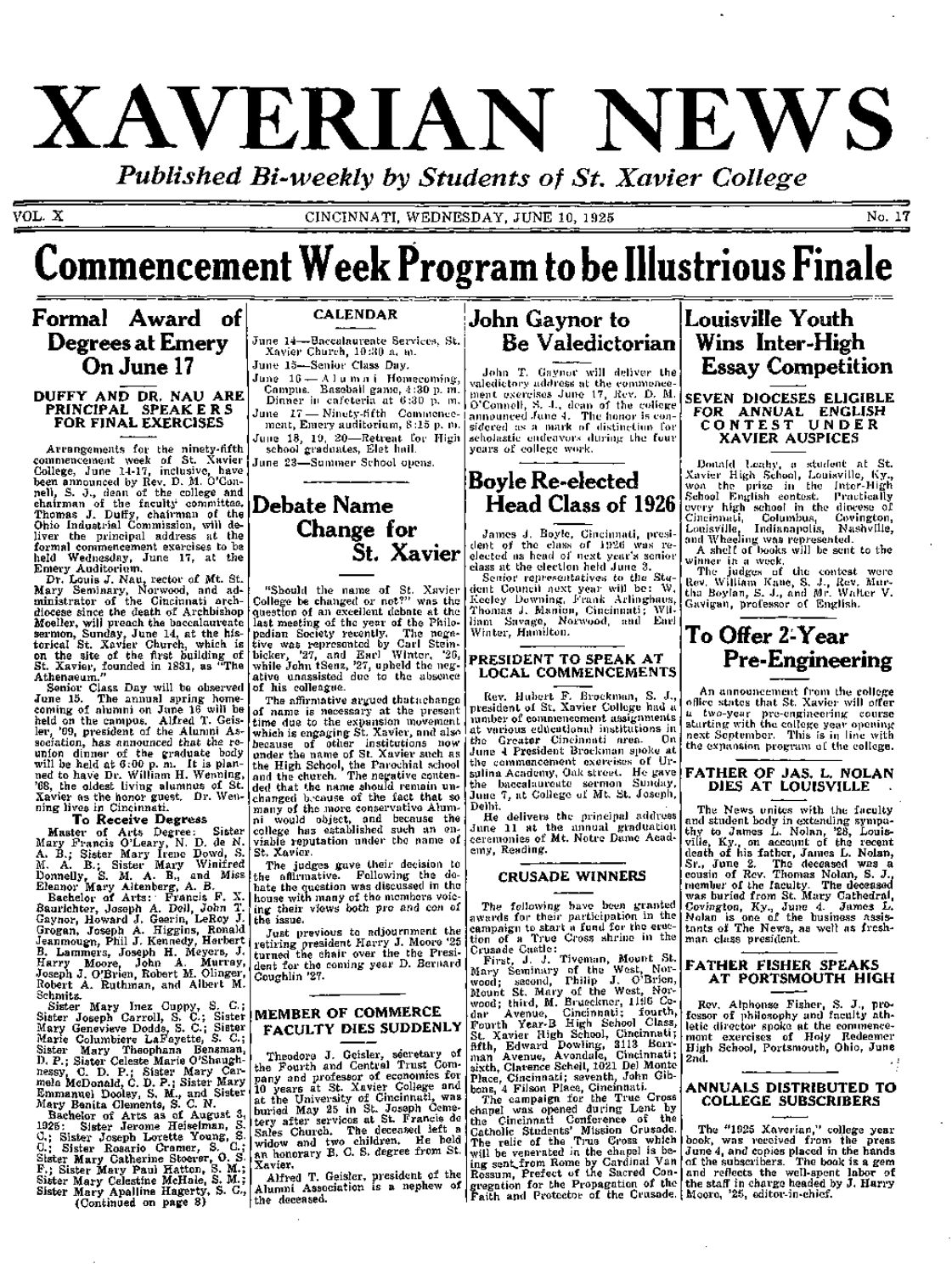## **Xaverian News**

#### **ST. XAVIER COLLEGE STUDENTS' BI-WEEKLY NEWSPAPER**

Published on alternate Wednesdays during the college year.

Subscription, \$1.60 a year. Ten cents a copy. Office, Recreation HaU. Canal 4040 Faculty Consultor,

Rev. D. M. O'Connell, S. J. BOARD OF DIRECTION BOARS OF DIRECTION<br>W. K. Downing Fred C. Lamping<br>Jos. D. Farrell G. M. Paddack<br>Harry J. Fath William Savage Jos. D. Farrell G. M. Paddaek Harr y J. Fath William Savage James P. Glenn Joseph E. Manley

R:lph B. Kohnen Earl Winter **[18]** EDITORIAL STAFF Earl Winter Managing Editor Murray Paddack...... Editorial Writer James P. Glenn Editorial Writer William Savage...........Editorial Writer Ralph B. Kohnen Law School Jos. D. Farrell Sporting Editor Ed. J. McGrath ............Literary Editor Joseph Haas ...............................Commerce Miss Mai-garet Strotman....Commerce Ray T. Finn..............................Commerce Ray E. Daley.................................Campus Harr y Fath Humor *General Assignment* 

C. R. Steinbicker James Quill Thomas D. Clines Bernard Bohto Walter A. Ryan, Jr. Victor P. Staudt

BUSINESS MANAGEMENT

W. Kesley Downing................Manager William McQuaide ............Circulation Fred C. Lamping................Advertising *Assistants* 

.Joseph E. Manley James L. Nolan **POLICY** 

**Think, Talk and Live St. Xavier. Ample encouragement to all activities: academic, athletic, dramatic, forensic, literary and social. Operation of this newspaper as the student voice.** 

**AIM** 

**A co-operative bond between alumni, undergraduates and faculty. Placement of college loyalty above departmental prejudice.** 

**MEANS A newsy, pepnyjs^ptimistic college paper.** 

Change from a bi-weekly to **weekly as soon as practical.**   $=$   $=$   $=$ 

#### **"GLORY BE"**

It is well that The News give editorial comment to certain of the campus activities which have carried the fame and name of St. Xavier on a lofty plane and have maintained the traditions during the past year. St. Xavier has been steadily but certainly forging forward and Alma Mater ranks high in scholastic, athletic and extra-curricular activities. St. Xavier has long been reckoned as one of those institutions where conservative progressivism has resulted in a happy medium. The college year 1925-20 presents a very rosy future.

Without a doubt the football team next fall will be the strongest ever to carry the colors of Xavier upon the gridiron. St. Xavier has an ambitious schedule for the autumn; there are no "set-ups" on the list, even the early non-conference games being listed as formidable opponents. A wealth of returning letter men and the large number of sophomores increases the prospects. Similarly, basket ball should find St. Xavier possessed with one of the best quintets in the Ohio Conference. The baseball team which has carried on nobly this season and has made a splendid record will be bolstered next year when some promising Freshman tossers are eligible.

Turning to the more intellectual pursuits "The News is pleased to com-

 $\sim$  .

pliment: the college debaters, who<br>did not lese an inter-collegiate meetdid not lose an inter-collegiate meeting this season; the Masquers, who have evidenced the ability to place Xavier in g.iod standing in the amateur dramatic field. The sodality, the Milet Unit of the C. S. M. C, and the newly-formed Knights of the Blessed Sacrament have taken care of the spiritual needs of the student body and have served their purpose well. The Dante Club has combined the features of religion and art in their many illustrated presentations of the

"Divine Comedy." "The Passion of our Lord,'' a sacred drama with music, received the unstinted praise of the Cincinnati dramatic critics. One of the reviewers, compared as rankof the reviewers, compared as rank-<br>ing favorably with the best religious production, either amateui- or professional ever presented in the city. "The Passion" will be an arigual event during Holy Week. Then again the Alumni Lectures, which were free to the public and afforded an opportunity for Cincinnatians to hear some of the best educational lectures in the country opened another new field of influence.

The May Fete recently was a new fir-hievement in the annals of St. Xavier.

The  $1925$  "Xaverian," the college annual, is a real treasure book and a publication which reflects favorably upon the workers in its behalf.

All in all, St. Xavier has been "wide awake" in every branch of activity. Each organization on the campus has given some contribution for betterment of Xavier and every individual who has aided the various societies, clubs, teams or organizations has shared in the result in the degree and extent to which he has co-operated.

## **RETREATS**

Many Catholic men have the custom of setting aside a few days each year, in which to make a retreat. To them it is one of the chief events of their calendar, something to look forward to, to enjoy with the highest type of pleasure—-spiritual joy—to strengthen and better them as nothing else can do.

During the eai'ly summer two retreats will be conducted at St. Xavier College. One will be for high-school graduates of neighboring schools in Ohio, Indiana, and Kentucky. The other will be a men's retreat. From the present prospects, a large number of men and young men are going to take' advantage of this new opportunity offered by the college. The reasons why they should do so are evident.

Business and professional men who make an annual retreat, men who have learned through experience the values of things, tell us there is nothing to equal the benefits derived from a few days' forgetfulness of a busy world, to meditate upon affairs far more important. It is the greatest means of new inner strength and health.

As for the youth just entering upon the duties \oi'; manhood—the importance and value of such a retreat cannot be over-emphasized. To gaze intently within himself, to gauge his powers and his tendencies, perhaps to answer finally the great question of his future and, above all, to seek the help of a firmer, wiser will than his own—this is what retreat means for the young man.

The occasion of making a retreat under the Jesuit fathers is added incentive to those who are planning to spend several quiet, helpful days at the college within the next few weeks. A sincere welcome awaits them all.

## **COLLEGE LIFE**

Much has been said of the advantages that follow from a college edu-

cation. We shall not attempt a lengthy discourse on this subject or advance any personal opinions, which would of necessity be purely speculative. We simply offer a few observations on college life as we know it, and, to be more specific, on college life -at St. Xavier.

The boy who completes his high scliool course and steps into college enters an entirely new atmosphere. He is no longer the tricky youngster in knee pants, who must be presided over by a strict teacher and "jugged" if he violates a rule of discipline or fails in a recitation. In the eyes of the college professor he assumes the proportions of a man. He is accepted in this light and is expected to justify the trust and confidence that are placed in him.

At. St. Xavier College the student is offered not only an excellent course, he is given the benefit of instruction under a Jesuit faculty, and the world holds no finer teaching body than the black-robed followers of St. Ignatius. A faculty that can call any student by his first name, that embodies the ideals it holds up to him, cannot but create a wholesome spirit and leave a lifelong impression of its interest and sincerity.

The academic standing of St. Xavier needs no comment here. A glance down the list of Cincinnati's successful men, past and present, will disclose the result of her efforts. Any institution is judged by its products, and where is there a more creditable, more loyal, more generous, graduate body than the alumni of old St. Xavier?" In suggesting a few phases of hieher education to the prospective college man, we should indeed be forgetful if we failed to mention this geroup.<br>œroup.

And as for athletics, any sport fan in thia part of the country can tell of the prowess of Xavier teams. The this part of the country can tend<br>of the prowess of Xavier teams.<br>There are few schools of her size that can match the strength of the blue and white on gridii'on, court, or diamond.

When the scholastic year of 1926 rolls ai-ound we hope to welcome a large freshman class to the halls of St. Xavier. And we feel sure that the class coming in will take its place with a keen spirit of anticipation and healthy ambition; for this point is sure: College life for any man is precisely what he makes it.

#### THE MAY FETE

St. Xavier recently tried something new this year in the form of a May Fete. It was the biggest thing in the way of entertainment that has ever been offered under the auspices of the college.

The undergraduate body owes a debt of gratitude to the many friends of the college who spared neither time nor money to make the fete the grand success it was. The News realizes the extent of their help and on behalf of the student body conveys its appreciation.

We realize the immense advertising value attached to athletics, and it has been proved that no institution in the country can progress properly without some feature that brings it before the public. Again, it is certainly true that athletics go a long way in the development of school spirit. Scholastic life without some form of sport is spiceless and drab. And a good team will inject "pep" into any student organization that is not entirely dead.

Now if we are to uphold our high athletic standard and retain those things that go with it, it is the duty of every man in this college to get behind the 1927 May Fete and work his hardest wherever he will best fit in to insure the success of another undertaking that means so much to his Alma Mater.

# **PATHOLOGY**

#### **TO OUR SENIORS**

They'll be the best in their line; Let's look ahead, ten years at the most, . And where do we find our college

boast? The senior who left with his degree. Where is he? Yes, and where can he be.

And as we pass through the city's main street

Wondering sadly, whom should we greet?

Why he is our college friend, of course. The BEST street cleaner on the force.

I call my sweetie Prince Albert because she never bites my tongue.

So far as we can see, the only difference between a girl chewing gum and a cow chewing her cud, is that the thought appears thoughtful.

The true secret of feminine beauty is to be born pretty.

In one particular thing all women are alike: each thinks she is different.

#### TOO TRUE

Laugh and the profs laugh with you Laugh again, maybe alone. The first when the joke's your prof's The last when the joke's your own.

I never believe a woman's promises of a kiss until I get it from her own lips.

Every woman has three inalienable rights—life, liberty and the pursuit of a husband.

Rum and banana peel are competitors for first honors in causing the downfall of man.—H. J. F.



**Letters to the editor are welcomed. Expression of student or alumni opinion on any mat**ter affecting St. Kavier Col**lege is desirable. Because of limited space it is imperative that letters be brief and to the point. All communications must be signed, not necessarily for publication but as an evidence of good faith.** 

**TO THE EDITOR:—** 

From time to time we have heard of some agitation for the holding of the commencement exercises on the campus. No doubt within a few years this long-hoped for plan will be put into action and another tradition will be initiated at St. Xavier. The chief objection to the outdoor exercises seems to have been the danger of inclement weather preventing such procedure. May the near future see the adoption of this new style of commencement?

A "STUDENT. "

#### **PRIEST-ALUMNUS DIES**

Rev. John B. Frohmiller, for 37 years pastor of Holy Rosary Church, Dayton, Ohio, died May 24. He was buried May 29 at Calvary Cemetery, Dayton. The deceased was a priest for over 50 years. He was educated at St. Xavier College and at Mt. St. Mary Seminary.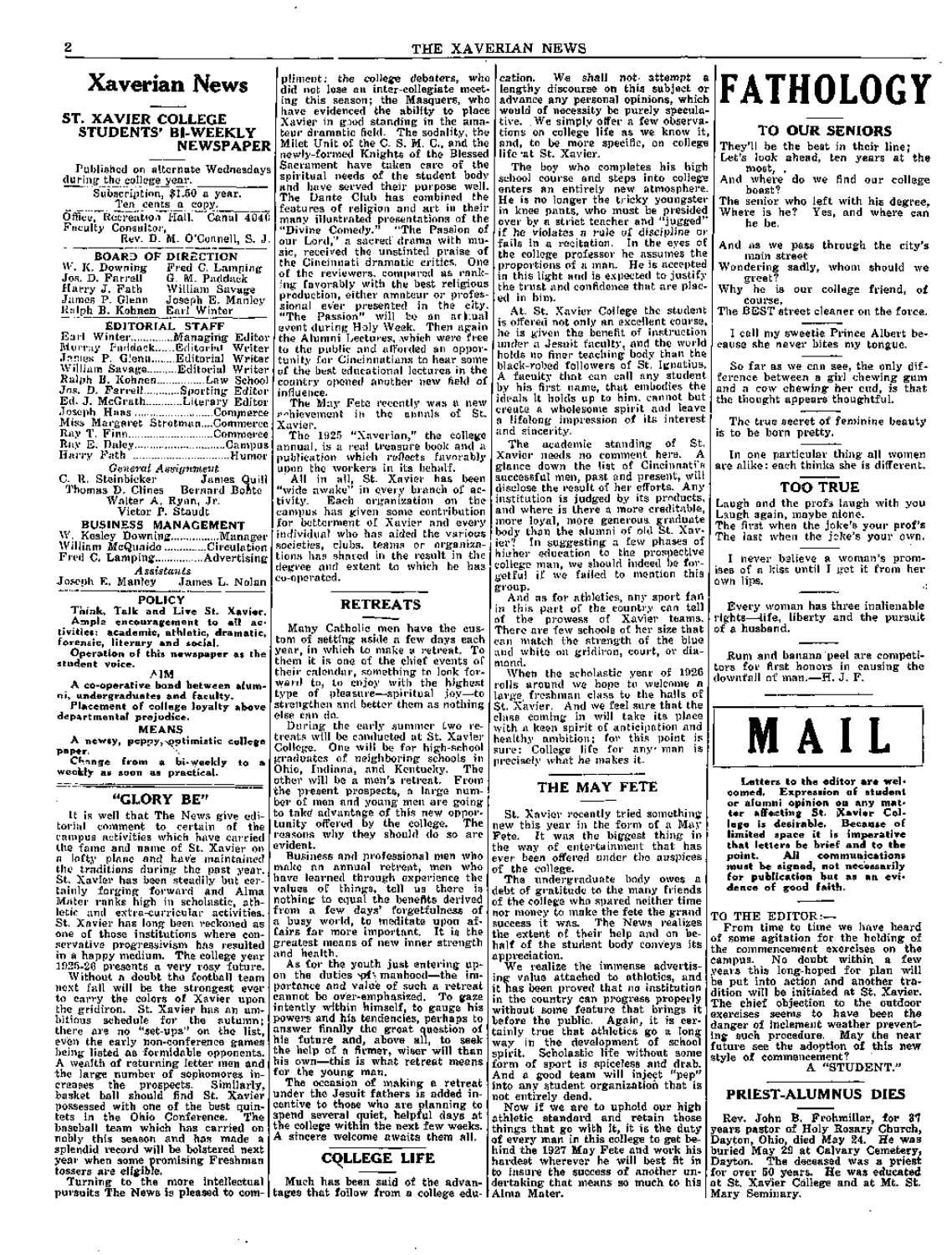# **Convocation Sponsored by St. Xavier Honors Church and State**

## **Campus Is Outdoor Shrine for Annual Sodality Rally**

#### STUDENT AND CHURC H GROUPS MARCH IN SOL-EMN MAY PROCESSION

#### **By Carl Steinbicker**

Most American, most magnificent, most Catholic. That describes the ceremonies of Memorial Day, held at Corcoran Field under the auspices of St. Xavier College. So beautiful, so sublime, and so simple was this Convocation of sodalists, so appropriate, so patriotic and so American, that the affair itself beggars description. It was a fitting honor to offer to two such great causes as those of the Blessed Mother of God and our own United States. Church and Government were figuratively united for two hours under the supreme banner of the Most High God.

Sacred hymns sped heavenward and patriotic addresses were broadcast to the four corners of the nation; orations in Mary's honor and in honor of the departed American heroes were given in the same breath; young men and young women from all the Catholic colleges and academies in Cincinnati, graduates in cap and gown, surpliced priests, and older men, steadfast members of the sodality, all were assembled to pay respect to the Mother of God and to honor the American heroes of the past.

At 2:30 p. m., the procession began ; it wound through the campus of St. Xavier and finally it assembled around the platform. "Suscipe," by Samuel Pusateri, is worthy of such a great occasion as the honor of the Blessed Virgin. The May song by Miss Margaret Mary Fisher of The Sacred Heart College seemed to bring the listener nearer to the Virgin, in whose honor it was sung.

John A. Murray, '25, of St. Xavier, told about the Sodality's purpose and its results. "Sodality activity constitutes so essential an element of College life that its dignity and importance cannot be too strongly emphasized." He said, "It is important, primarily because it lends a most valuable assistance to the promotion and inculcation of religious teaching, and serving thus the Sodality renders a precious service to a cause whose nobility surpasses all others. For religious knowledge it is the highest, the noblest and the foremost learning which the human mind can hope to attain; what satisfaction can we hope to attain if we content ourselves only with the knowledge of mere material things? To satisfy the human mind and heart we must penetrate deeper than the material and we will find that the magnificence of natur e loses the greater part of its value if we are not taught to ponder over its causes."

Rev. Joseph F. Kiefer, S. J., who delivered the Convocation address, spoke in general about the Sodality, its workings abroad and its workings in our midst. He also, in his introduction, paid a tribute to our dead American heroes. His words were: "What is the meaning of this multitude assembled here in this amphitheatre? What is our purpose in this splendid gathering? What is the  $ob$ ject of our Convocation? It is to publicity avow our regard for Mary as the most perfect type and the highest expression of all that is love-



GREGOR, B.MOORMANN

ly, of all that is admirable in women. It is to declare our devotion to her far surpasses the chivalry of earlier ages—that it exceeds any offered to God's Saints—not, however that we

I "The white and blue of St. Xavier; the red, white and blue of our glor- $\blacksquare$ ious republic and the blue and white ; of its heavenly pati-oness, here are I fittingly interwined. Our departed  $_1$ heroes, some of them once  $\rm Xavier$ men, died that we might live more (fully. Mary, their compassionate

**Bill** 



Mother, welcomes them more fully into heaven. To Her and to Her Divine .Son, wc |)ray that theirs be a fuller-festivity in the actual presence of i\fary, fhcii- Mother, in the actual presence of flei' Divine Son, Christ the Lord."

Rev. Hubert K. Brockman, S. J., in his address, paid especial tribute both to the Blessed Vii'gin and to our depailcd Amei'ican heroes. "Outstanding in oui- thoughts and imagination, and sensibly present in the alFections of our hearts this day is she, than whom none other save Christ has loeii more honoi-ed hy the race of mon. She has charmed the hearts of the world. Poets and orators outside the faith which we profess have been enamoi'ed of her singular excellence —Nothing in literature, in art, in history oi- in philosophy is comparhcr in influence of the tho souls of men to seek values of life. Her simcxalted holiness of Cardinal Newahlc with hearts ant, the higher plicity and her aroused the heai't man, philosophc)' and leader in thought, and led him onward to the full light of faith.

"Of the American heroes," ho said, "let us recall before we part that today we honor the memory of those who have laid down their lives for our country. They found it worth while to give theii' best for the preservation of this nation. Them also we rise to hail and bless. Let us remember that in times of peace as well as in war our citizenship becomes; greater and better as culture and religion flourish in our midst."

Gregoi- B. Moormann, alumnus of St. Xavier, also spoke on the important pai't of the Sodality in graduate life. Miss Mary Louise Gutting, Sacred Heart College, and Miss Abigail Shea, Mt. St. Joseph College, I'ead appropriate poems.



ural. "

A Bright Tan Oxford, built on the Balloon Tread Last. Every inch a man's style. Cool and Comfortable for warm weather wear. The same

in Black Calf and a real Super-Value **at \$7.50 Others S5.00 and \$6.00** 

 $MADDEN$ **MADISON AT PIKE ST. COVINGTON 410 Walnut St. CINCINNATI 810 MONMOUTH ST. NEWPORT** 

SJ.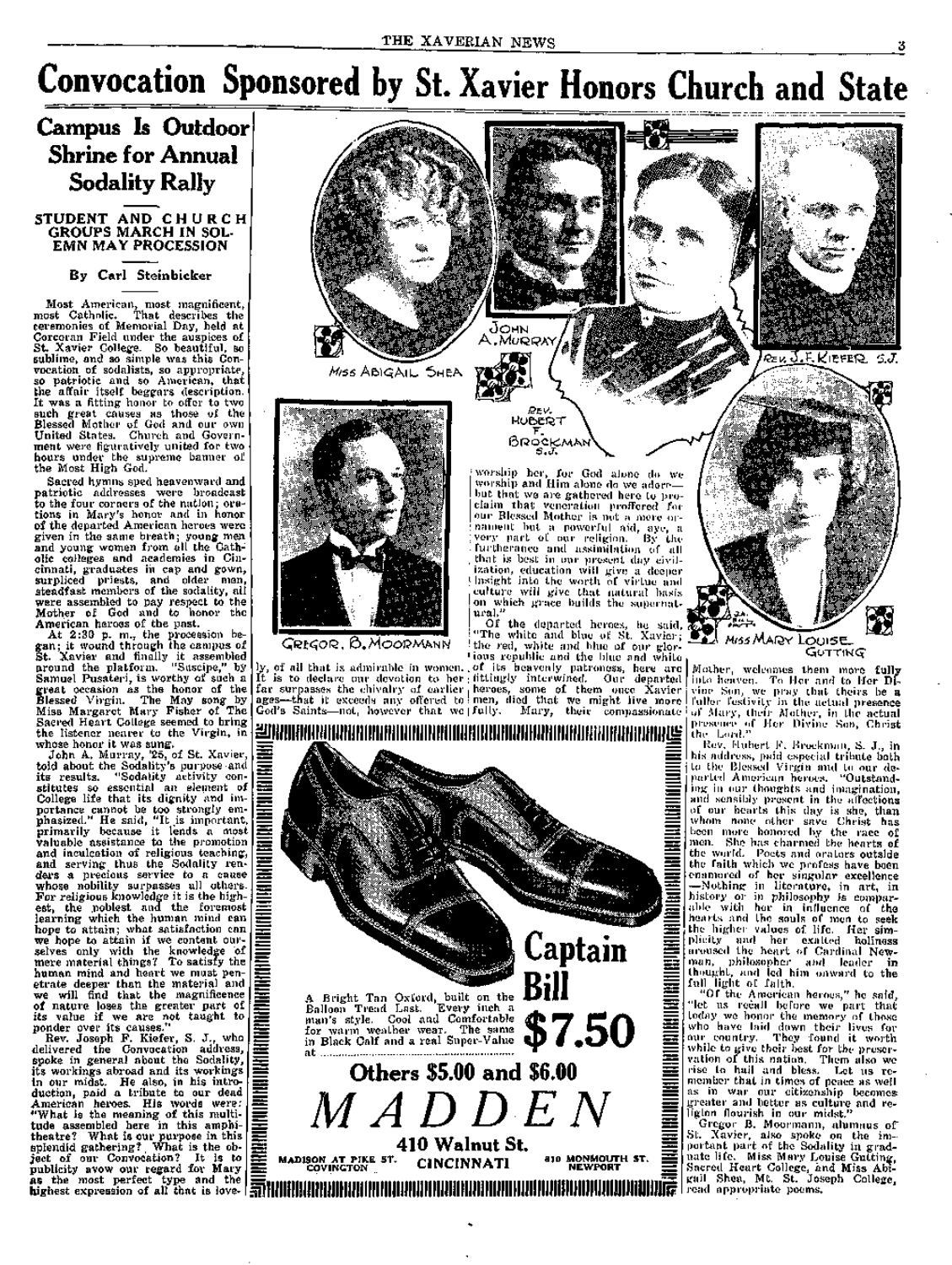Interest in the tennis tournament was widespread, over 40 entries being' filed with Phil J. Kennedy and James Nolati, managers of the tourney.

The entrants in the singles were: Howard Geerin, Andy McGrath, Frank Kooster, Fred Lamping, Bill Knecht, Bob Bi-unsman, Tom Bunker, Murray Padack, Jim Quill, Clarence Specht, Lew Gorey, Austin Welch, John Williams, Fiay Daley, Herb Janzsen, Tom Mussio, Bill Savage, John Murray, George Reynolds, Jim Boyle, Gordon Nead, Ed Babbitt, Gene Beckman, Jack O'Leary, Bill McCarthy, Ed Dawson, Ed. Brink, Joe O'Connor, Al Helfesreidei-, Art Porteous, Frank Wilson, Ed Burns, John Morrissey, Paul Gosiger, Joe Meehan, Tommy Clines, Earl Winter, Joe Manley, Vic Standt, Hari-y Mooi-e, Phil Kennedy, Arthur Schultz, and Charles Sullivan.

Sixteen doubles teams were entered. They were John Williams and Art Schultz; Bob King and Jack O'Leary; Fred Lamping and Al Ilelfesreider; Gene Beckmann and Lew Gorey; Dan Tehan and Andy McGrath; Charles Sullivan and Ed. Bi-inker; Clarence Specht and Herb Janzsen; Tom Bunker and Earl Winter; Joe Manley and Tommy Clines; George Reynolds and Bill Savage; Vic Staudt and Harr y Moore; Murray Paddaek and Ed Babbitt; Frank Koester and Austin Welch; Paul Gosiger and»Bill Mc-Carthy; Herb Rapp and Otto Wenzel.



#### **By Tommv Clines**

The trackmen of Notre Dame versity recently defeated the ing bishops" of Ohio Wesleyan by' a score of 71 to 60. The Irish were victorious through their ability to cop ten firsts and the relay. Wesleyan won four firsts in the meet held at Delaware. Uni- •flv-

Ca.se's cinder artists overwhelmed Mt. Union a short time ago by running a total of 92 to 37. The engineers later proceeded to trounce Western Reserve 100 to 31.

Furman University, Gi'eenville, S. C. won the southern inter-collegiate athletic association track championship at Munger Bowl, Birmingham-Southern College.

Holy Cross baseball team avenged a prior defeat at hands of Villa Nova by defeating the Pennsylvanians 4 to 1 with the renowned Owen Carroll on the mound.

Ohio Wesleyan won the "Big Six" Ohio Conference track meet. May 30, at Delaware. Six "Big Six" records were-broken and two equaled.

University of Arizona—A bachelor club formed, has a membership of 259. As a punishment for "dating", a member of the alub is obliged to wear a Mother Hubbard Cap on the campus for an entire day.

**BUILDINGS** 

**B-**

## TENNIS TOURNEY DOPE **St. Xavier's Crack Baseball Organizations**



Members of the 1925 St. Xavfer College baseball team shown above from left to right are ;

Rear Row—Herb Rapp, Joe Kelly, Jim Boyle, George Vollman, Hal Welge, Harry Albers, George Reynolds, Bob King, Al Ilelfesreider, Dick Bi-ay, Lai-ry Kopf. baseball coach. Front Row—John Moi-i-issey, Syl

Schmid, John Phelan, Bill Bien, Paul Gosiger, and Paul Ratterman. The baseball men evidenced great

skill on the diamond this season. They won 13 out of 15 games played to date. The team batting has been one of the features of the season.

## **Football Schedule**

Sept, 26 Morris Harvey, here, tentative.

- Oct. 3 Transylvania, here.
- Oct. Oct. 10 Kentucky Wesleyan, here. 17 Wittenberg, here.
- Oct. Ada. 24 Ohio Northern at
- Oct. 31 Kenyon, here.
- Nov.

Nov. Nov. Nov. 21 Ohio Wesleyan, here.

## **Wesleyan Wins Conference Track Championship**

The Red and Black of Ohio Wesleyan was victorious" for the third consecutive year at the Ohio Conference "Big Six" track meet held May 30 at Edwards Field, Delaware.

The bishops totaled 6OI/2 points to 39 scored by Miami who finished second. Denison took third place with 23'/s, Case with 19%, Oberlin fifth, with 15½ and Cincinnati sixth with 1514.

Six "Big Six" records were broken and two were equalled. Pearce of

**QUALITY** 

Kitchen Cabinets Reed Furniture

**8HTON Cb** 

PEARL AND BROADWAY-

"Favorite" Stoves "Favorite" Ranges Dining Room Suites Bed Room Suites Living Room Suites Breakfast Suites

Davenport Beds<br>**AND** 

**-n** 

Furniture Rugs Linoleums Refrigerators Floor Lamps Bridge Lamps

**a. .IS** 

LOSE FOUR SENIOR GRID ATHLETES



Left to right: Herb Lammers, Bill Knecht, captain 1924, Lowell Baurichter and John A. Murray, members of the 1925 football squad. They graduate this year. Knecht and Baurichter each earned three letters while Lammers twice obtained the coveted monogram.

Wesleyan broke the 120-yd. high hurdle record from 15 2-5 to 15 1-5. Hill of Wesleyan and Henschey of Oberlin finished tie but broke the record by two seconds. Rosser of Wesleyan lowered the 440 record to 49 5-10 seconds. Hadley, of Hiram threw the shot for 47 feet *7 V.:* inches for a new record.

Smith of Akron established a new javelin record hurling it 170 feet. Byrne of Case jumped six feet one inch to set a new record in the high jump.

Records equalled were: Johnson, Akron 12 feet in the pole vault; Williams, 880 run one minute 56 seconds.

William And Mary College—Is offering to undergraduates of American Colleges, a tour through Europe during the coming summer. It will combine travel in Europe with a study of subjects having essentially a European aspect.

Goods



## **Football Men to Do Hard Work**

Members of the grid squad for next fall have indicated their intentions of taking- "hard labor" jobs during the summer months. Many of the men will work on construction jobs. Ten boys announced their applications for freight handling, ice men and sim-Ilar occupations.

Manual labor will occupy the time of most of the athletes, although one or two will find time to travel. The ncoming men from the freshman class will be lined up on various "hard work" jobs during the hot months.

Joe Meyer, football coach has arranged to start practice next September at the earliest date possible under Ohio Conference rules. Installation of the new "flood lights" on the baseball field will enable night football practice to be held during the coming season.

Ohio Wesleyan University—Fifteen cases of violation of the honor system since the opening of school in September have been handled by the Honor Court. Penalties inflicted range from four to ten hours added to the number of hours required for graduation.





7 Akron here. 14 To remain open. 26 Haskell, here.

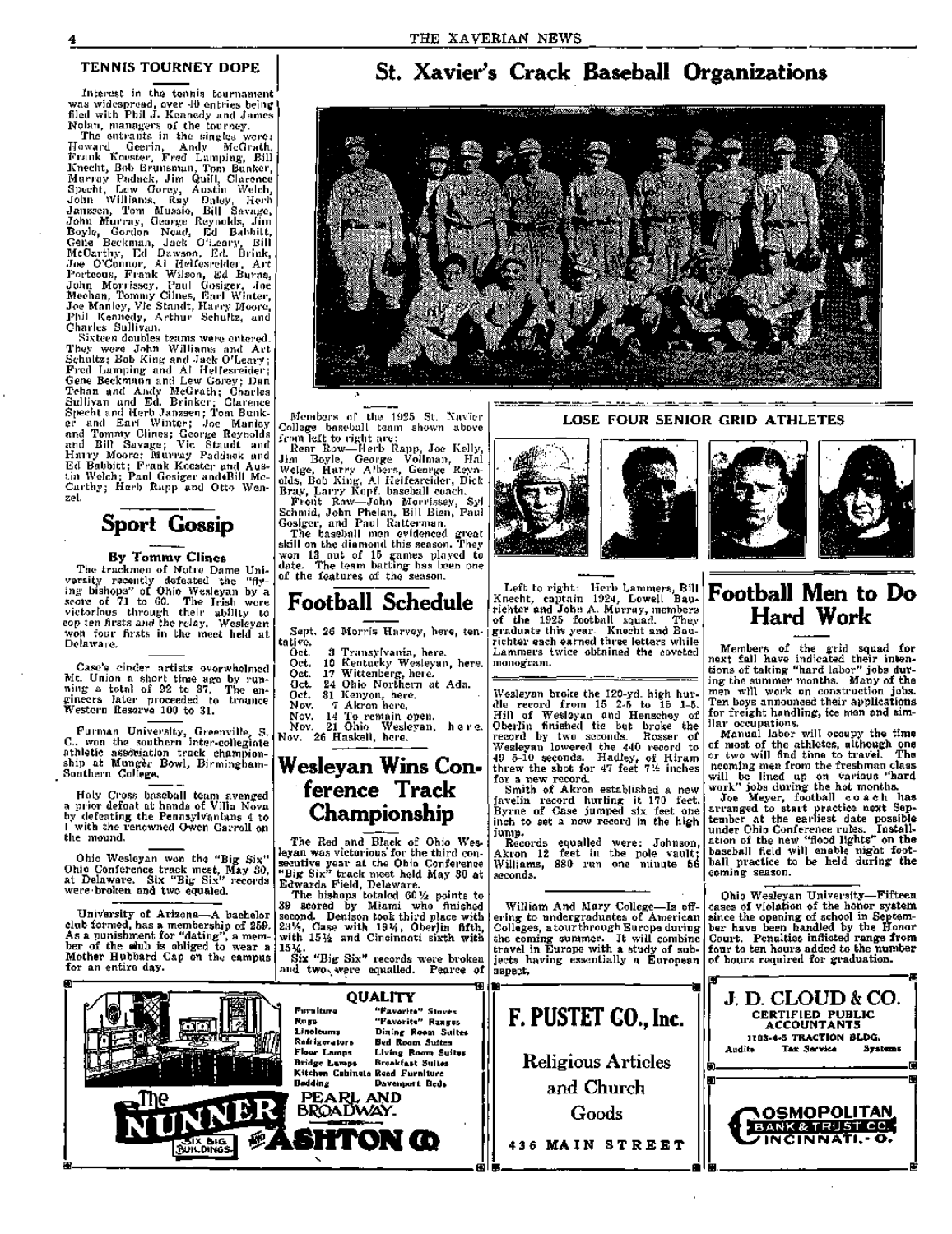## **Summer School to Open June 23 Downtown**

#### DEFICIENCY CREDITS MAY BE MADE UP IN SIX-WEEK COURSES

St Xavier College will maintain its summer school again this year with classes opening on Monday, June 23, in the high .school building at Seventh and Sycamore. The courses will continue six weeks, primarily to aid the sisters in meeting the requirements to teach in Catholic schools and academies, and secondarily, to help college students desiring to make np deficiencies or to hasten the time of their graduation. Rev. George R. Kister, whose office is at Seventh and Sycamore streets, is in charge of the summer school. All students who intend to go to summer school are advised to communicate with Father Kister as soon as possible.

All the languages, which are taught at college, mathematics, philosophy, physicology, natural science, social science, political science, special courses in English, ethics and history, will constitute the faculty of the summer school and classroom instruction will be given any subject taught at colleges or secondary schools.

University of Wisconsin— A professor has departed from the orthodox methods of an instructor by encouraging the members of his class to send him anonymous letters, criticising him and his methods of teaching.



**®:** 





**Pat Geei-in -Counesy of Post** 

## **JUST TRIPPING**

By WALTER A. RYAN, JR. I think i'd like to travel About a year or two To take a trip to foreign lands

My fancies to pursue. Eure, I couldn't skip old Erin,<br>Nor "deah ol' Lunnon town"

Nor "deah ol' Lunnon town" I'd want to see the Tower And that place in the "Auld County Down."

It wouldn't be a bad idea To put Paris on my list After the Louvre, the Folies," Champagne and—"aw desist."

Next the Alp's would call me To scale their lofty peaks iMont Blanc and the Matterhorn: I'd dally there for weeks.

To brag- of what I'd seen. Rev. Jeremiah O'Callaghan, S. J., a member of the St. Xavier College faculty last year, and at present

To view the splendor of the Popes' And "the glory that was Rome." Among the olive trees of Greece

I'd stay awhile, then bid adieu

And after days of desert sands Of tombs of King and Queen Omitting Russia, I'd come home

Then on to Monte Carlo (Perhaps my trip'd end here!) When sky with sea doth mingle Where Chance and Fortune leer. Berlin? a day, and then away To Italy, beauty's home

Without the Parthenon

To Egypt journey on.

iu activities during their collegiate careers will soon bid vale to the campus. They are : Albert M. Schmitz, who was prefect of the student sodality for 1924-25; .Joseph H. Meyers, Cincinnati, Dante Club president for the past year; Charles F. Murphy, president. Knights of the Knights of Columbus Club; Robert M. Olinger, recently retired editor of The News, and J. Harry Moore, editor of the annual and pi-esident of the Masque Society and of the Philopedian Society during the past year; Phil J. Kennedy, student manager of athletics, president of his class for three years and president of the student >;-nvernment for 192-1-2.5. >1. Howard Geerin, was cheer leader foi- four Geerin, was cheer leader for four<br>yeas.

President of St. John's College, Toledo will conduct the exercises of the Catholic High School graduates.

**• a a a a a g a g a g a g a g a g a g a** 

# *Eat Irish Potatoes*

## **LEONARD, CROSSET & RILEY**

Front and Plum Front and Broadway

Budd and Harriet CINCINNATI, OHIO

## **Swinging Down the Lane**

**This column will be conducted in the interest of alumni and forme r students. Letter s and cards from alumni and old students will be relished... Drop a line or two, telling**  where you are or what you are doing. **This is part of "News"plan to make firm the bond between alumni, undei-- <7raduates and faculty. Send communications to the Alumni Editor, Xaverian News. St. Xavie r Collepre.** 

Dr. Thomas J. Glenn,'04, prominent Cincinnati specialist mas one of the principal speakers at the recent Oliio Stale Mcclical Association meeting at Columdus. He spoke of the infant.

Oscar J. Roth. A.B. '21. B. C. S. '24 writes from Chicago that he is taking a technical course at the American Institute of Baking. Roth is connected with tho Roth Baking Co. Newport, Ky.

Victor Fcifhory. '24 is with the Rudolph Wurlitzer Co., Cincinna-;!.

## **Exchange News**

Montano. University—In the aenual Clean  $10<sup>p</sup>$  day the students repaired the tracks, constructod tennis coi.rts, and cleaned up tho ball diamond.

Darthmouth College—Fencing tournaments are being held here with much success.

Universitv of California—Anv time is dance time here. Last week a breakfast danco was given at (one of the houses) from six to eight.

Creichton Universitv—Is orinting and 'Unofficial Blue Book', the purnose of which is to furnish the student accurate information concerning their class standing and credits.

## THE BREEZE OF APRIL

Gently T hear yon pant Beside my lattice-vine Fain would I have von tarry. But always you decline.

Gently I hear vour hand Rustle the vines and then,

When I am eager to greet you, Then you are gone again.

After the cares of the day Often you come as an anodyne, Pregnant with themes of the northern seas

And tang of the Southern pine.

Soft and low as a lover's voice You come between dark and gloaming.

Under the old woodbine, Gypsey relentlessly roaming.

Shouting your madcap call Far in the nights' swift march, Then all the heads are low. Eager the arms of the larch

- Now in the glow of the day. Soft as a lover's call.
- Oh. then the scents of onium bowls Trail by from lilacs tall.

Though you connot be long

Sing of the croaning sea. From glacier and mountain pass, Just a passing song for me.

Then at the time of gloaming Where a sleeping falls the pina, Fain would I have you tarry,

But always you decline.

—B. A. Bonte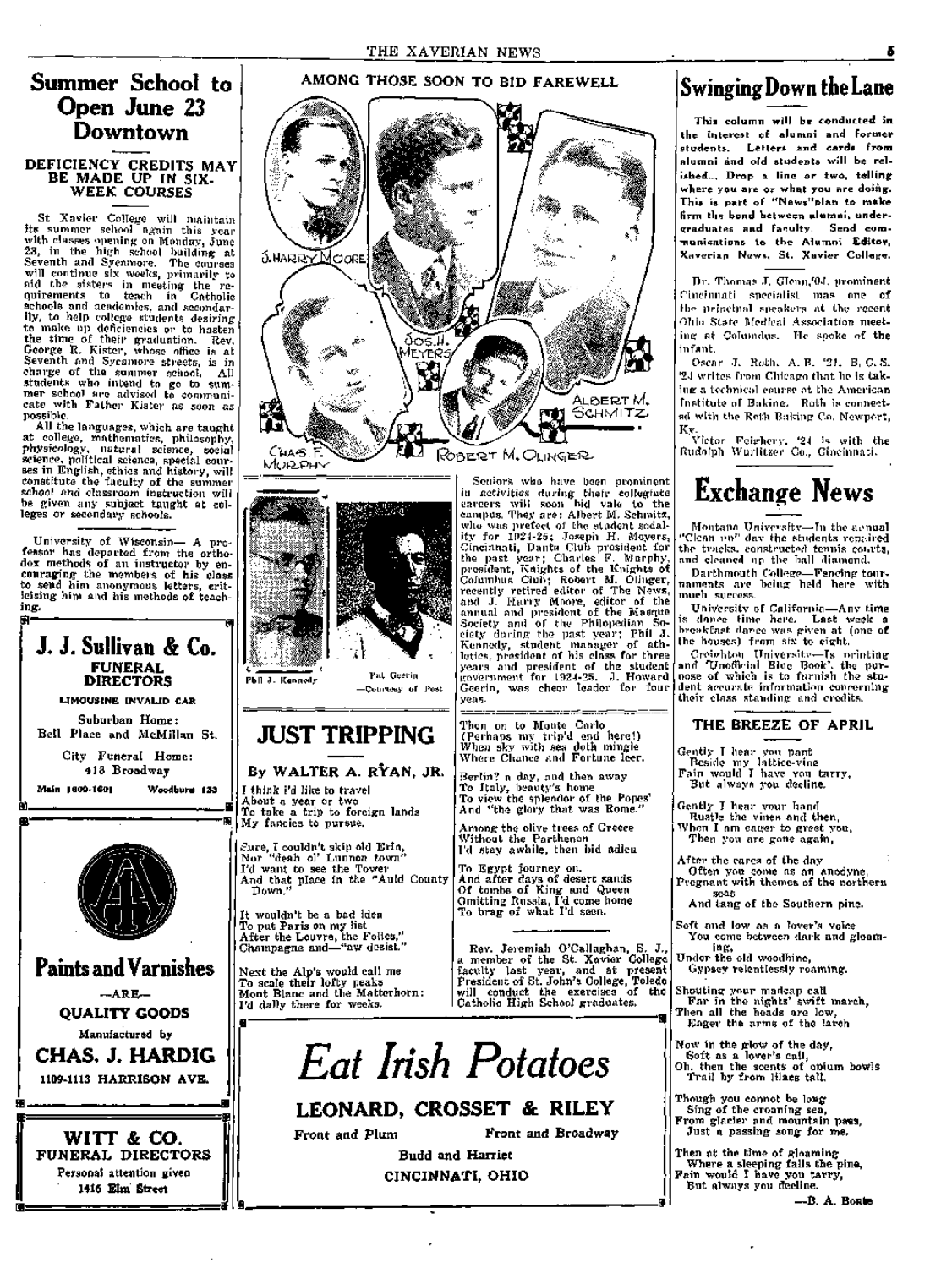#### THE XAVERIAN NEWS



## St. Xavier High School to Graduate 100 on June 18th

## **St. Xavier Defeats**  *State Baseball Champions at St. Xavier*  **St. Mary's 6-4**

The St. Xavier team went out to Hyde Park, May 29, and affixed the Catholic Hi title of greater Cincinnati and their twelfth straight victory of the year. The Saints took the field confident of an easy victory, but their confidence almost spelt their ruin for Saint Mary Hi put up a wonderful battle and almost broke the Saints' winning streak.

Wilke, of St. Xavier, made a wonderful stop at short and did some fine batting. In the tenth Bamberger, who had pitched a wonderful game, singled, was advanced by Phelan's bunt and a grounder by Shevlin then Murphy singled and the game was won for the Saint X. boys. The Saint X. boys tied the score in the ninth when Murphy hit a single, was advanced to third by Wilke's double, and came home on Federle's sacrifice fly.

The Saints have awaited the chance to defend their title of Ohio High School champions.

The Saints are crowned Catholic champs because of their victories over both St. Mary's and Elder this season.

Creighton University—The debating teams here have been defeated only twice in five years.

**Jno.J.Gilligan&Son** 

*Funeral Home*  22 WEST NINTH STREET

Robt. A. Leppert *Expert Cleaning and Pressing*  **3555 MAIN AVENUE Phone Woodburn 4488 EVANSTON** 

Thos. M. Geoghegan **INSURANCE** *Fire - Casualty - Bonds*  **902 FIRST NATIONAL BANK BLDG. Call Main 511** 

Shevlin's Oyster and Chop House **IF IT SWIMS, I HAVE IT 27 EAST SIXTH** 

**Notice, St. X. Students** 

The Union Central Barber Shop,<br>Ninth Floor, Union Gentral Life,<br>Suilding, Fourth and Vine Structs, is<br>Barber Shops on record of the Bonrd<br>Barber Shops on record of the Bonrd<br>of Health of Cincinnati.

JUNG & SCHOLL, Proprietors

ነር

**®-**

**@-**

**11.** 

**a-**

**a-**

**B.** 



The lads who have taken twelve straight games without a loss are : Standing from left to right: Lawrence Kelly, Fred Bamberger, Paul Cain, John Wilke, James Shevlin, Joseph Federle, Ray Leeds, Joe Dacey, manager. Sitting, fi-om left to right: James Minogue, Bob Brand, Dolp Klieber, Maggini, bat boy, James Pholan, and Walter Murphy.

#### ST. X. HIGH SCHOOL STUDENTS COMPETE FOR PRESIDENT'S SCHOLARSHIP

Forty St. Xavier High School students competed for the one-year collego scholarship offered by Rev. Hubert F. Brockman, S. J., president oE St. Xavier, June 2. The competition involved examinations in various high school subjects in Alumni Hall.

#### JUNIORS HAVE GREAT BASEBALL SEASON

Taking up where they left off in basket ball, our Juniors, after many Herculean efl'orts, completed the baseball season without a defeat. Losing their star pitcher, "Lefty" Minogue, they won many victories behind Cal lahan and Hackett. The zenith of their endeavors was a victory over Elder Juniors, 7 to 1.

Mr. Mann, S. J., their coach, got together a hard-hitting, flashy infield, composed of Stan Buck, Fritz, Tom Insco, Gene Regan, and Ed Heilker. The outfield was ably patrolled by Hogan, Heist, vJoe Drucker and Syl Rave. The staff that received the slants of our worthy hurlers comprised "Red" Schindler and Phil Finley.

## SUCH AS I

The sun, its daily orbit's run. And sands, their golden flax have spun.

The plowman steers his spotted herd To sound of thrush and singingbird

As homeward over field and lee. His wife and happy child to see.

The food is coarse, but as gold. The bread is dry, the beef is cold. The cloth's as red as carmen dye

 $\left\| \begin{matrix} \mathbf{T} \mathbf{h} \\ \mathbf{F} \\ \mathbf{I} \mathbf{s} \end{matrix} \right\|_A$ But where on earth, I wonder why Is happiness more bright to see

And joy regin as not in me.

#### MC CARTHY HEADS GRIDIRON TEAM

The high school team have a wonderful captain for next year in Felix McCarthy and they have a moi-e wonderful schedule of games. They will play Stivers, Aquinas, Hamilton, Manual,: Middletown, Co-v'ington, Newport, Saint Mary, and Elder-

## BANQUET AT SHEVLINS

On June 10, at Sbevlins the Big Hi banquet for letter men in Ijasket ball'and baseball will be held. Twenty of the Saints' stars on the basket ball and baseball team will be fostered. There will be election of captain foinext year's basket ball and baseball team. The Saints are the guests of Mr. James Shevlin, Sr., who has been our most loyal follower all through the year. the light interaction of the state of state collection in the state of the state of the state of the state of

The clock points five, the whistle

- blows; The workman quits and howeward
- goes— His clothes are greased, his hands
- are soiled; H is brow perspires, his fingers
- coiled. O'er what contained his noon-day lunch
- Now filled with flowers in blooming bunch.
- His home, a lovely five-room flat.
- Before his door a "welcome" mat; A sprightly place in polychrome
- From which no one had ever roamed.
- Perfection's peak of paradise. Where one himself could n'er despise.
- The ball, its festive garb has sprung: Worry and fear with pride are shunned.
- Pearls so clear and milk white. Diamonds shedding prism light,

Music making shimmering- waves. Dancers wind in pleasurous maze. Tonsured men in tailored black,

- Of business facts sliow noted lack. Handsome dames in silken gowns
- Stepping time to tinkling sounds. Hearts aflutter, pulses fast, Seeking joy up to the last.
- The farmer's life no solace brings

To mortal sovereigns or kings;

## **Exercises To Be Held at Emery**

St. Xavier High School graduates 100 students June 18 at the Emery Auditorium. Joseph Debar, widely known Cincinnati Catholic layman, will deliver the principal address at the commencement exercises.

Louis S. Keller, Ralph Buschman, Raymond Bird and Robert J. Willmes will be the student speakers.

Class medals and distinctions will be announced at the commencement. Elocution medals will be presented to the winners by Rev. John A. Weiand, S. J., principal.

Announcement of the winner of the Rev. Hubert F. Brockman, S. J. / scholarship for St. Xavier College will be made.

Special services for the graduates will be conducted on the morning of June 18 in the students' chapel.

## XAVIER HIGH STARS LEAVE THIS YEAR

Among- the heroes who will leave us this year will be four men who have made St. Xavier High stand forth in bold letters in local scholastic circles. They are Ray King, our athlete supreme; Chip Cain, who is a close second, but only a one year man; Ray Leeds, who in his first year with us took honors by storm and was the hero of many battles. Then comes the John Wilke, who only longed for a real chance and then made good. They leave us and we wish them success in their days to come.





6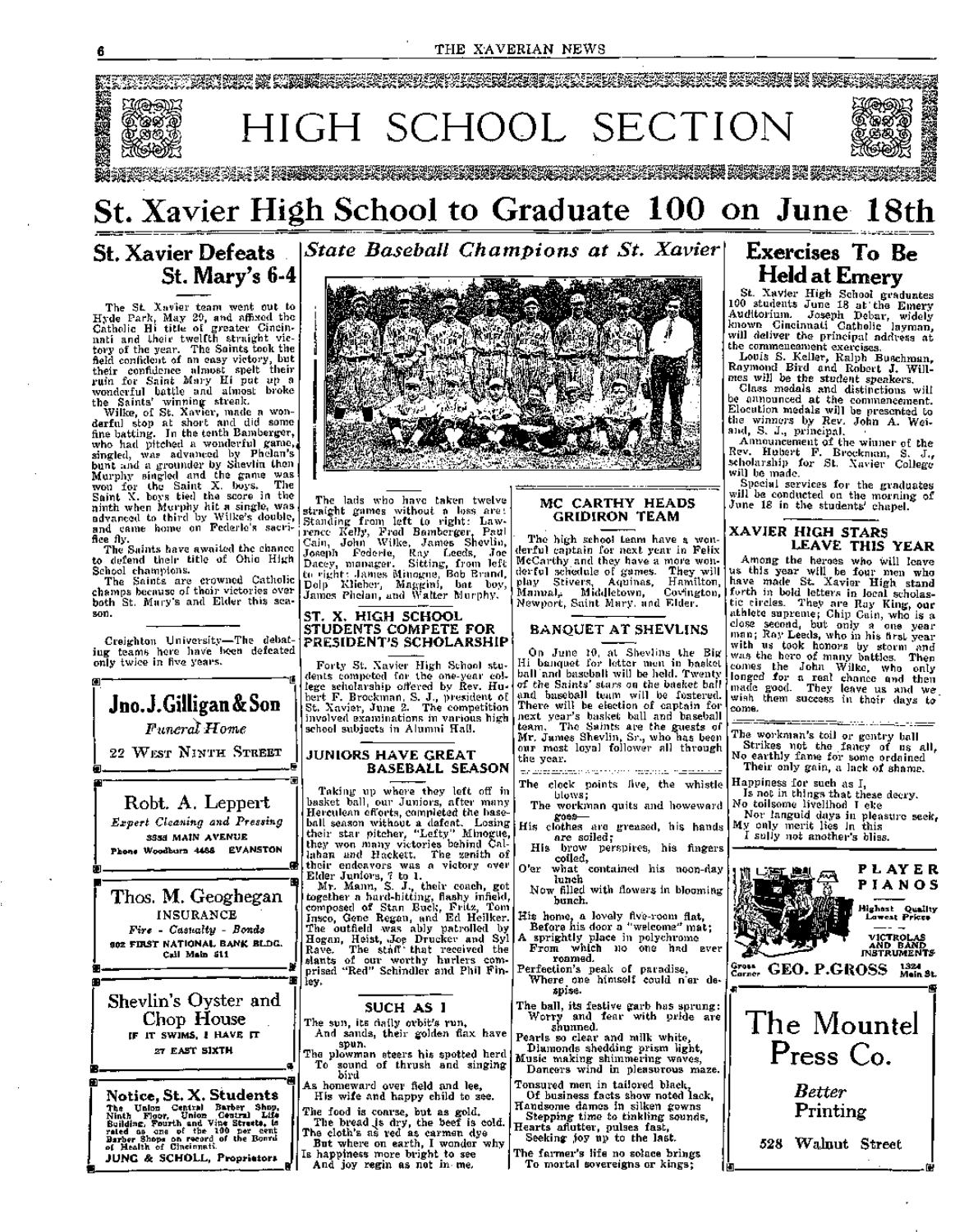

#### **THEODORE H. ROLFES, '26**

Of all the subjects of universal interest today, there is none that is attracting the attention of the minds of men as Religion. Tn our presentday literature we find Catholic writers e.xplaining. Catholic doctrine and €xpressing personal conviction more boldly than ever before. Likewise, anti-Catholic bigots and fanatics are equally daring in their verbal persecution of Christianity. We also find many ill-infoi-med non-Catholics criticising the truths of Catholicism of which they are totally ignorant. And yet there exists today a multitude of sincere and unprejudiced men and women, making their way in the dark to the light of truth of which modern religion and materialistic •philosophy are unable to enlighten •them. In view of all these facts, it is indeed most regretable that so many •Catholics, and especially so many graduates and students in Catholic •Colleges show so much indiffer- >ence to all questions pertaining to religion. There are many Catholics, and educated Catholics too, who cannot give at least an intelligible and correct explanation of some of the most fundamental doctrines of our .Religion. And at times, when certain dogmas are explained, the reasons .given are altogether faulty or irrelevant.

Some one has wisely said that "the •greatest enemies of the Church are •the Catholics themselves." This statement, though an evident paradox, certainly carries a great amount of truth. Catholics are either ignorant of their religion, or they are moral cowards in defending it. As regards this latter point, it has often seemed peculiar to me that Catholics are invariably on the defensive in most religious controversies that the average layman chances to meet. Why average layman chances to meet. Why don't we Catholics take the offensive? We have everything to be proud of, everything to fight for, everything -to back us up. We have a religion that has stood the test of 1900 years. whose dogmas are clearly defined and clearly explained, whose philosophy is perfectly sound and lucidly expressed.

I do not hold that a Catholic should go around with a chip on his shoulder or looking for chips on other men's shoulders. But it is a Catholic's pride as well as his duty to defend himself by the best he can give when he is attacked.

And another thing. Why is it that when, in a group of Catholics and non-Catholics, an objection is launched at a Catholic, his fellow-men are "paralyzed" both physically and mentally by the mere idea that they are attacked. The very fact that his fellow-men are silent is one point in the favor of the Catholic's adversary. Why can not Catholics fight together and show their mutual confidence and sympathy for one another. Such conduct is the very mark of a true Christian,

Accordingly it is the duty of every Catholic to stand up for his religion. And it is the special duty of the educated Catholic to take the lead. They are the ones in whom the world looks for a thorough knowledge. We, the : students of a Catholic College, have

Of men like Keats and Poe, Come hark to me, while 1 relate My endless tale of woe.

Once I, a scholar, lived content To dream and study hard 'Mid books I wiled my leasui-e hours,

Their lore, niy sole reward. was a model student then.

Oh I do not deem me proud— My world was school; my Ci-iends

were few. Far from the madding crowd.

When eighteen years had thus trooped by.

There stole into my dreams A pretty face, bobbed tresses fair.

Blue eyes that mocked my schenies.

To please a friend, 1 ficd my realm, Ami social life essayed.

A birthday pai-ty sealed my doom. For there, [ met this maid.

Vivacious, merry, gay was she, In a chai-niing, winsome way.

Who thought an ardent scholai-, then. Would to her charms fall prey

Tho studious I was human, too; Alas! my fickle heart—

Hci- winning ways could not resist, Still this was but a start.

Oft' times since then I've been with

her; The lure has hold of me $\varsigma_{\rm{a}}$ 

Forgotten are ideals of yoi'e. What can the ti-ouble be?

I've learned to sing barbaric tunes; I took to smoking, too,

I've danced with her the queerest hops.

Until my soles v/ore thru.

even ape collegian sheiks To please a flapper's whim. A sait I wear of style extreme;

A t.st with a cowboy brim.

I've stuciied arts and sciences. And mastered all in turn; But a bobbed-haired girl has shown

me How much I have to learn.

Ye who aspire to greater things,

Pray heed my warning plea Don't ti-y to star in social life, 'Tis folly, take it from me.

By AUSTIN WELCH, '28.

every advantage to secure an education in Catholic religion and philosophy. And it is certainly a sorry sight to find that at times so little attention is given by students to matters of religion and that some consider it of such little importance. In fact the actual time devoted to religion is almost insignificant and far too little. In this time of wide-spread education, the part played by the Catholic layman has a great influence in the progress of the church. And it is to us, as Catholic College graduates, that the burden will eventually fall. So if we don't learn our philosophy well now, if we don't understand our religion now, if we don't prepare ourselves to defend it now, then, when we face the world in after life, we cannot but be found lacking. And where is there a man who would not avoid being the victim of wasted opportunities?

"Fifth and Main" and "Dana Avenue."

Characters-Principally Xaverians. (Not to mention the conductor). "All aboard. Avondale car. Kindly step to the rear.''

(This car is plenty janimed already; sure, that's it, walk all over my feet and take your time about it. Who do you think you are? Oh I you're pardonable — not saying you are pardoned. It's a wonder they don't try to put the whole college on thi^ car. Jolly bunch of chaps, this car.<br>though.) "Change for 'Cross Town' east and

west."

(A wondei- "St. Xavier wouldn't charter tlic car line. Looks like the •same old gang getting on here.) "Oak .Street, Bethesda Hospital,

change for 'Zoo-Eden'." "Drop tickets in the box please. Come on, step lively. You're no pallbcai-er. Snap out of it. What's that? Nothing smaller than a piece of Jewi.sh lettuce?"

(Reckon you figure you'd pull free ride on mo, cause 1 couldn't change it. Well, big boy<sub>r</sub> you're figuring the wrong direction.)

"How about a little sei'vice? Cough up a dime. Act your age, kid, and bui-y those high school tickets. Who said you were collegiate? What the another Lizzie stalled square on the track."

(Wonder that Collegiate wouldn't pawn that pile of junk. Well that's a collego man foi- you.)

"Lexington Avenue. Fares please. He's under five? Must have been when Cincinnalus loft his jalow." (It's a wonder those fellows wouldn't dry up. Can't even hear the bell.

Soon be relieved of that gang. "Uana Avenue."

(Those birds must lie intellectual power houses—some walking dictionaries, forever going to school. Wonder who the Varsity team is up against the next game. They sure know thoii- stuff. Must be hot stufl' to go to school and play baseball all your life. High time some of these fellows woi-e getting off; you'd think that they had round trip tickets the way they take their time. Good enough fellows, these "St. X." u'uys. JOSEPH V. URBAIN, '28.

## **About Author's Inspirations**

Clark B. Firestone, editorial writer of the Cincinnati Times-Star, has written a very interesting book, "The Coasts of Illusions."

He tells of imaginary lands, faroff things and travelers' tales, but says that the origin of every book can usually be traced to one or two simole experiences in the life of its author. In his own case there was a flaw in the window pane of the village school which he attended, and looking through it, he could see a lake upon a hill—a lake which he knew did not exist. As a newspaper correspondent in London, he covered the opening of a Royal Academy exhibition and saw there the Millais painting of the boy Raleigh listening to a sailor telling the wonders of faraway lands.

"Weil, my boy, have you got a job yet," were the encouraging words of one dad, two weeks after "junior" had one dad, two weeks after "junior" had completed his college careei-, filled all engagements for farewell parties, and, in short, graduated. "Why, dad, I think that a rest wouldn't go so bad at present; of course, in the future I intend to get some work because ... . well, 1 don't care to have all my bills serenading you at the end of every month." Thus dad, as good natured as of yore, was forced to admit that his eleemosynary son was still young, still could, in justice demand his eight-hour day of play and unlimited control over times nocturnal. He'll come around; 0, he'll come around, and papa passed over the matter of sons for another fortnight.

A month passed and "junioi " v.as still romping; true, he was still coming around, at least to eat and sleep. Then something happened. Every I^aolo must have his Francisca, every .Aucassin, his Nicollette, you know, and our boy ran true to form. He met her in an automobile accident and she was bravo to a fault; of course, it was his fault, which excuses him for taking her home and seeing the affair through to the bitter end; he wooed her in the soft, caressing light of a July moon; however, the moon was not the only one to do the caressing; and finally he married her in the midst of solemn music and sleepy atmosphere of Indian summer. Fate had played with him, and Fate was playing with him, but what would Fate do with him now.

Two weeks after his Waterloo, B. Henry went happily from the house which Father had bought for him, a wedding present, to his first job. He wellding present, to his first job. He had roughed it on the football team and he had won honors for his "alma mater " on the ti-ack, but how would he fare as foreman in a machine shop. (He had spent several vacations in this same machine shop.) Nevertheless, he went every morning, bright and clean, with his sweetheart's kiss frosh upon his lips and he returned every evening, greasy and dirty to receive admiration from that beautiful wife and now encouragement for the morrow. Who of us would not do the same as this young man under similar circumstances?

Yes, ho may have been fun-loving while at College and even after graduation, for what is graduation but a ceremony, but when this collegiate college graduate found himself, he was no disgrace to his manhood. Dad knew, mother knew, and his sweetest of sweethearts knew that he would "find himself."

"Without a single graying fear. With only laughter on his lips. With not a pang, nor sigh, nor tear, Into the way he slips?

- "There be high hills of young desire. Swift rivers of a new delight. A dawn of flame, a noon of fire.
- Songs waning with the night."
- "And there be toils I may not name. And there be things I shall not speak,
- I would not dim the candle's. flame. Nor pale the flashing cheek." By EPHRIAM.

7